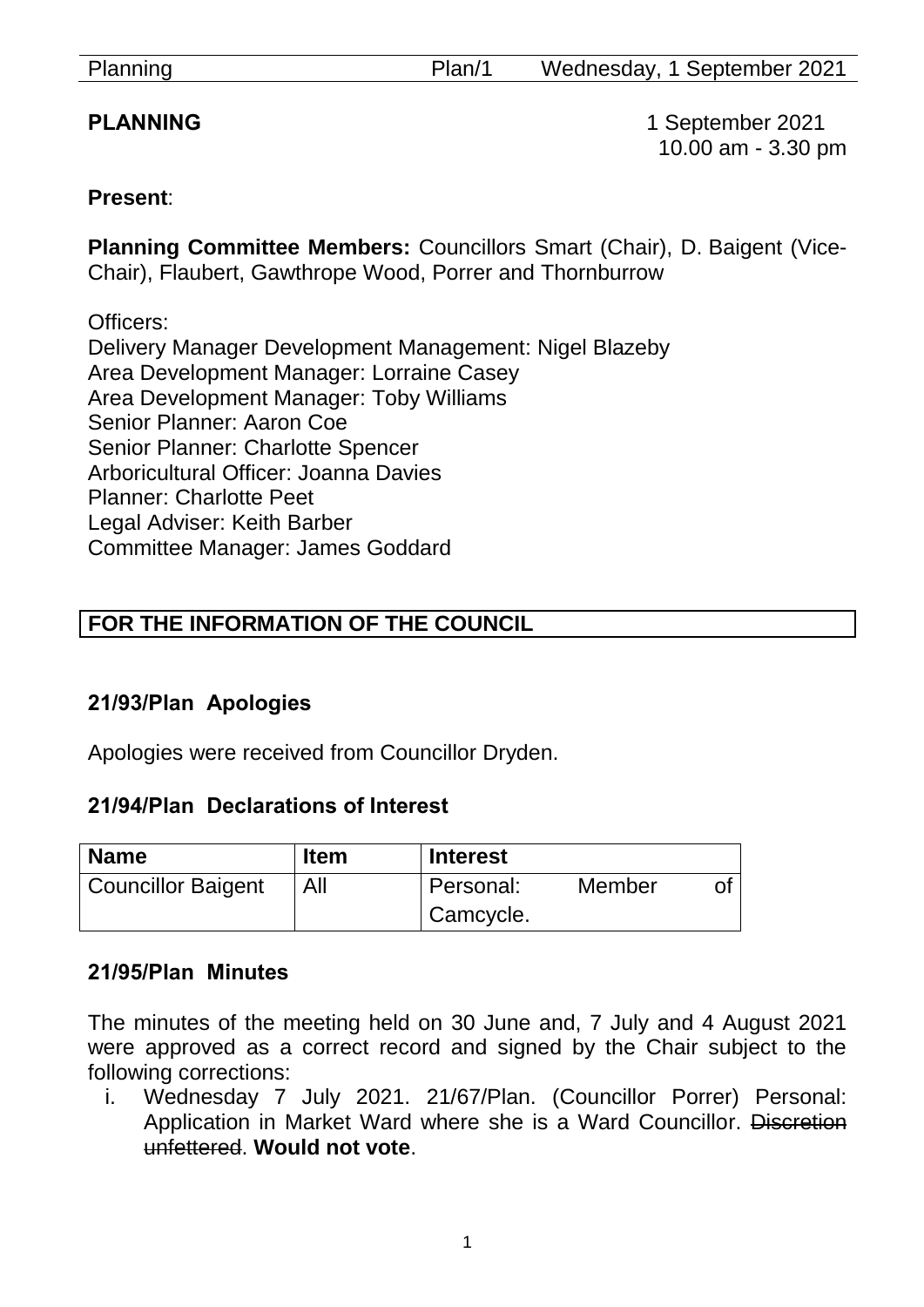| Planning | Plan/2 | Wednesday, 1 September 2021 |
|----------|--------|-----------------------------|

ii. Wednesday 4 August 2021. 21/87/Plan 21/00437/FUL - 31 Newnham Road. Councillor Porrer proposed an amendment to the Officer's recommendation that condition 6 was amended to include **prohibit**  nursery use.

#### **21/96/Plan 21/01476/FUL - 45 Highworth Avenue**

The Committee received an application for full planning permission.

The application sought approval for residential redevelopment comprising two detached dwellings to the rear and one detached dwelling on the site frontage along with car and cycle parking and associated infrastructure following demolition of existing buildings on site.

The Area Development Manager updated the Principal Planner's report by referring to the amendment sheet:

- i. updated condition wording;
- ii. condition 8 relating to gas boilers was not needed;
- iii. condition 19 was a duplicate so could be replaced with a management plan.

The Area Development Manager said he had been advised today (the morning of the Committee) that chimneys in the application were decorative, not functional.

The Committee received a representation in objection to the application from a resident of Highworth Avenue:

- i. Significant impact on nearby neighbours. Impact on privacy and amenities.
- ii. Unattractive design.
- iii. Overbearing.
- iv. Out of character with the area.
- v. Took issue with accuracy of drawing P12.
- vi. Parking spaces and turning circle for others is opposite her property, so will contravene Local Plan policies as per reasons for refusal for the previous iteration of the application.
- vii. Concern over loss of trees as a result of the development.
- viii. Took issue with back land development.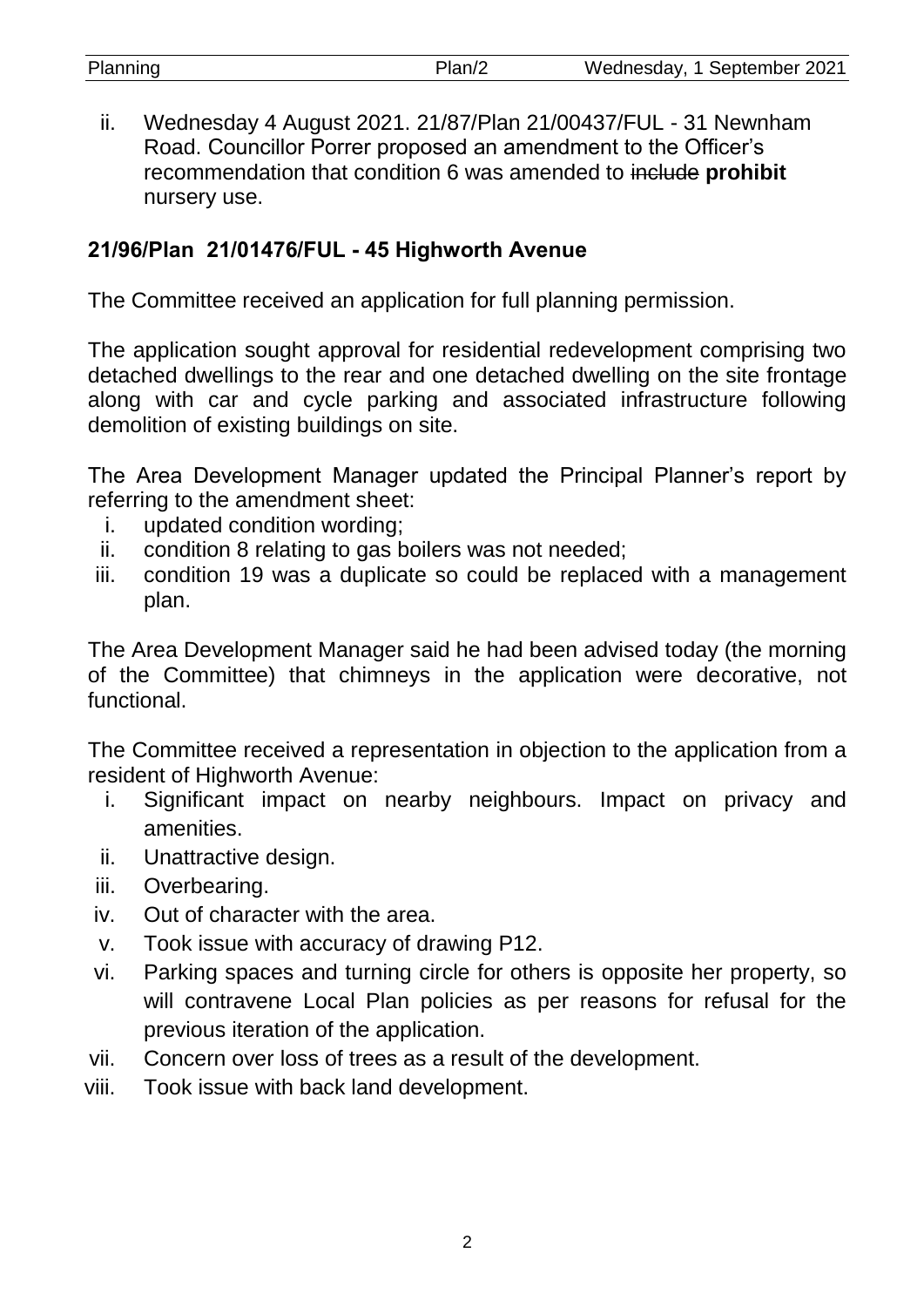| Planning | Plan/3 | Wednesday, 1 September 2021 |
|----------|--------|-----------------------------|

The Committee received a representation in objection to the application from a representative from Hurst Park Estate Residents' Association:

- i. Neighbours would be affected by noise, bin movements and disturbance.
- ii. The proposed number of vehicle and vehicle movements on-site would be the same for this application as for the previous application.
- iii. Previous reason for refusal relating to 'overbearing' had not been overcome.
- iv. Design out of character with the area.
- v. Had only heard at committee this morning:
	- a. that chimneys on the application were for aesthetic purpose and were not functional;
	- b. about electronic vehicle charging points.
- vi. An update report (para 8.32 of Officer's report) was due for committee but had not been made available.
- vii. Took issue with statement early in Officer's report that on balance there was more benefit than harm from the proposed development. Back garden developments would cause more harm than good, so were contrary to planning policy.

Mr McKeown (Applicant's Agent) addressed the Committee in support of the application.

Councillor Sargeant (Ward Councillor) addressed the Committee about the application:

- i. Expressed concern that if this application were approved it would be seen as a landmark development that allowed back garden development.
- ii. Local Plan Policy 52 would not be worth anything if this application were approved. Suggested the application did not satisfy criteria in Local Plan Policy 52.
- iii. Referred to paragraph 8.21 in the Officer's report. Queried if the benefits of the application outweighed the harm? This was a new type of development and could set a precedent for homes with restricted outdoor play space.
- iv. Reasons for refusal for the previous application had not been addressed, and Policy 52 had not been satisfied:
	- 1. The new proposal was not in-keeping with the private and verdant rear style of other properties in the area.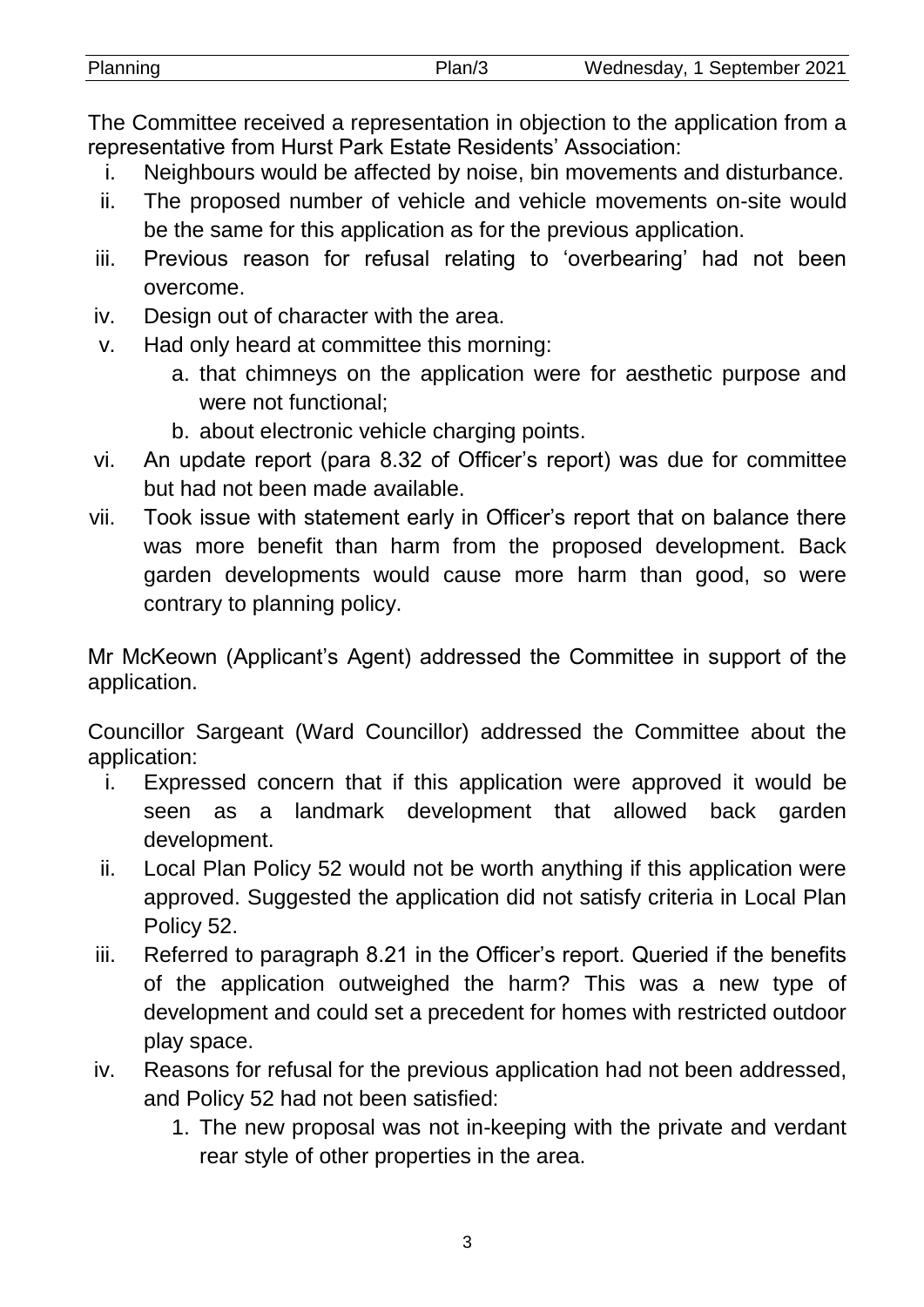| Planning |          |  | Plan/4 |                                                                     | Wednesday, 1 September 2021 |  |
|----------|----------|--|--------|---------------------------------------------------------------------|-----------------------------|--|
|          |          |  |        |                                                                     |                             |  |
|          |          |  |        | 2. The new proposal was higher than the previous application (which |                             |  |
|          |          |  |        | was refused). It would overlook neighbours and remove their         |                             |  |
|          | privacy. |  |        |                                                                     |                             |  |

- 3. Overbearing.
- 4. There was no evidence that vehicular movements would be reduced with this application compared to the last. It would reduce neighbour's privacy and amenity.
- 5. There would be loss of diversity and trees/hedges in the area before build out. More will be lost through the back land development and area for car parking spaces. The loss of gardens will negatively impact biodiversity and block the wildlife corridor.
- v. The character of Highworth Avenue was under threat from the development. Highworth Avenue was individual and arts&crafts in style.

Councillor Gawthrope Wood proposed amendments to the Officer's recommendations:

- i. ornamental chimneys and fireplaces should not be used for open or wood burning stoves;
- ii. request a cycle store;
- iii. obscure glazing on front of house.

The amendments were **carried unanimously**.

#### The Committee:

**Resolved (by 5 votes to 0 with 1 abstention)** to reject the Officer recommendation to approve the application as amended in committee.

**Resolved (by 5 votes to 0 with 1 abstention)** to refuse the application contrary to the Officer recommendation for the following reasons:

- 1. The proposed scale, bulk and form of the dwellings at the rear of the site would appear as inappropriate back-land development, starkly out of keeping with the verdant rear garden environment in which the properties would be located and particularly when viewed from Highworth Avenue down the long driveway. The proposal would be out of keeping with the character of the surrounding area contrary to Policies 52, 55 and 57 of the Cambridge Local Plan 2018.
- 2. No.51's garden is sited immediately adjacent to the north-west rear boundary of the site and plot 2. The excessive length, height, form and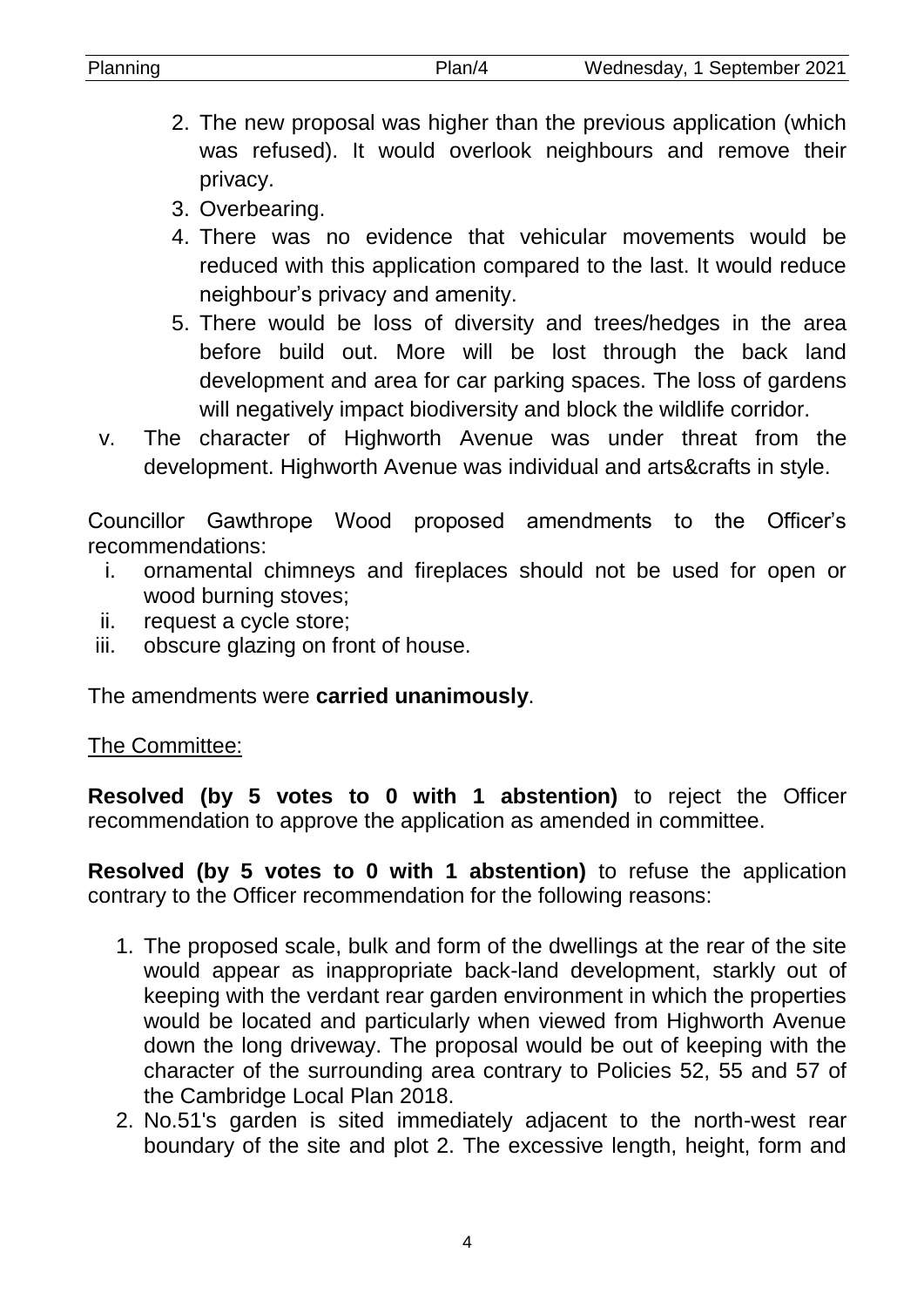| Planning | Plan/5 | Wednesday, 1 September 2021 |
|----------|--------|-----------------------------|
|          |        |                             |

bulk of the north west facing elevation and its return would result in a significant overbearing impact upon the rear garden of No.51 Highworth Avenue contrary to Policies 52, 55, 56 and 57 of the Cambridge Local Plan 2018.

- 3. The rear dwellings plots 1 and 2 would be sited directly and in close proximity to the rear of the gardens of No.43 and 47 Highworth Avenue. Due to the limited gap between these properties and the proposed dwellings, and by virtue of the proposed scale, bulk and form of the dwellings, the proposal would result in an unacceptable sense of overbearing upon the rear gardens of No.43 and 47 Highworth Avenue contrary to Policies 52, 55, 56 and 57 of the Cambridge Local Plan 2018.
- 4. The proposal would introduce additional vehicular movements into an otherwise peaceful rear garden environment generating additional noise and disturbance impacts to neighbouring properties contrary to Policies 35, 52, 55, 56 and 57 of the Cambridge Local Plan 2018.
- 5. Biodiversity: Legitimacy of the previous reason for refusal 5 being appended again or a variation thereof given the loss of habitat for biodiversity delegated to officers in consultation with Chair, Vice Chair and Spokes following consultation with the Council's Nature Conservation Officer

Officers undertook to explore if potential reason 5 re biodiversity could be justified as a reason for refusal. They would liaise with the Chair, Vice Chair and Spokes after committee if the reason could be used or not.

# **21/97/Plan 20/05298/HFUL - 2 Barrow Road**

The Committee received an application for full planning permission.

The application sought approval for extension, remodelling and refurbishment of the existing dwelling including two-storey rear and side extension with associated landscaping works.

The Senior Planner updated his report by referring to amendments in his presentation:

- an additional representation;
- an additional condition to secure the installation of green or browns roofs.
- 1) The flat roof(s) hereby approved shall be a Green Roof or Brown Roof in perpetuity unless otherwise agreed in writing by the Local Planning Authority. A Green Roof shall be designed to be partially or completely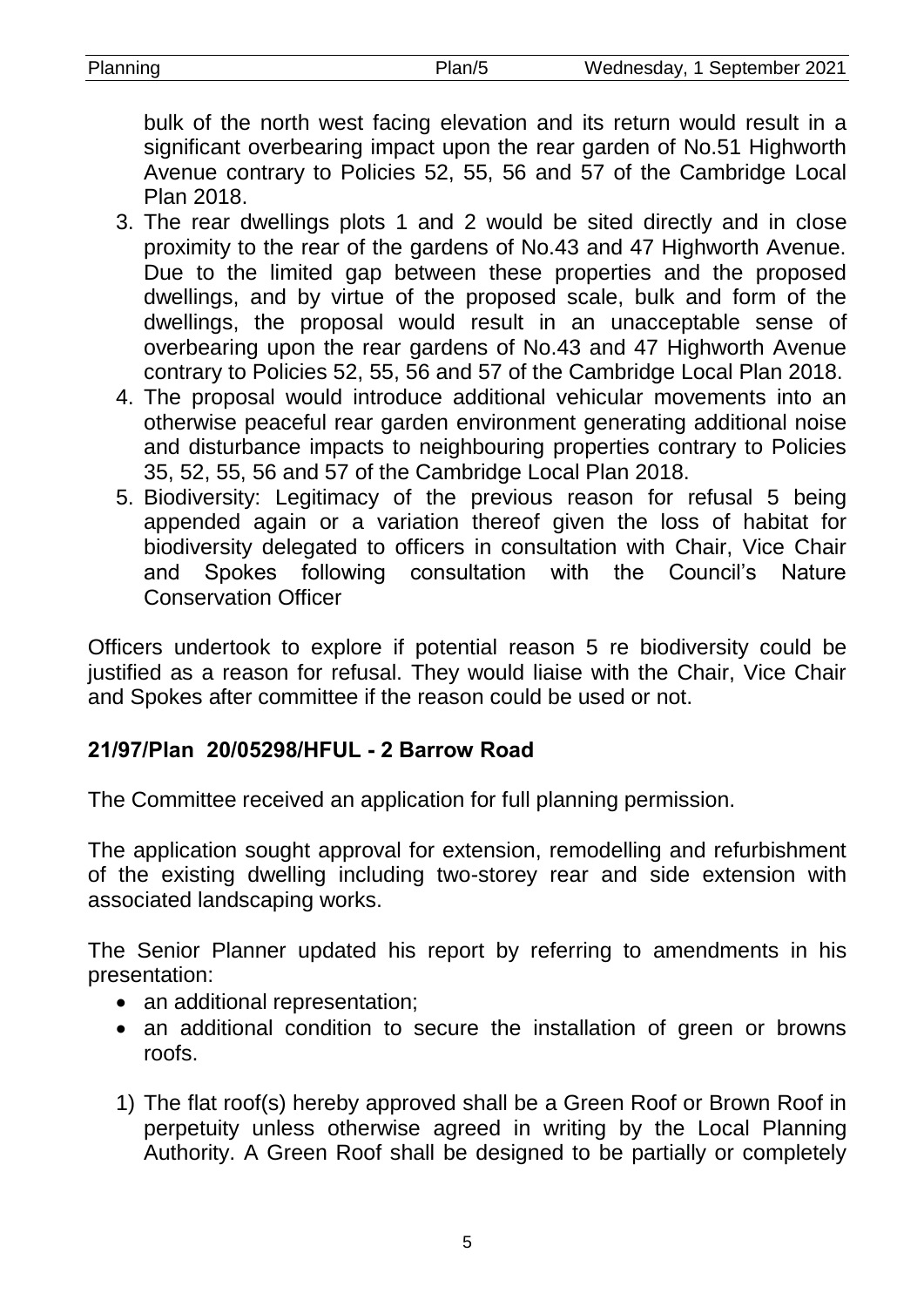Planning Plan/6 Wednesday, 1 September 2021

covered with plants in accordance with the Cambridge Local Plan 2018 glossary definition, a Brown Roof shall be constructed with a substrate which would be allowed to self-vegetate.

Reason: To ensure that the development integrates the principles of sustainable design and construction and contributes to water management and adaptation to climate change (Cambridge Local Plan 2018 policies 28 and 31)

- Additional condition required:
- 2) Prior to the commencement of the development a plan shall be submitted to and approved in writing by the Local Authority detailing the proposed specification, number and locations of internal and / or external bird and bat boxes on the new buildings, hedgehog boundary access features and proposed native planting. The installation shall be carried out and subsequently maintained thereafter in accordance with the approved plans.

Reason: to provide ecological enhancements for protected species on the site. In accordance with Cambridge Local Plan policy 70.

Ms Pedley (Applicant's Agent) addressed the Committee in support of the application.

The Committee received a representation in objection to the application from the Solicitor on behalf of Barrow Road residents:

- ix. The scheme was not consistent with Planning Policy. Suggested the application was only recommended for approval by the Officer due to the fall back position. Took issue with this.
- x. Anticipated the Applicant wanted a larger property on-site than in the application and may seek this through separate planning applications.
- xi. For any development to be lawful it should be done as one application.
- xii. Suggested the application would harm the character of the area and there were no public benefits from it.

Councillor Slatter (Ward County Councillor) addressed the Committee about the application:

- i. Wished to protect the character of the area and Conservation Area.
- ii. People appreciated amenity space, particularly after lockdown.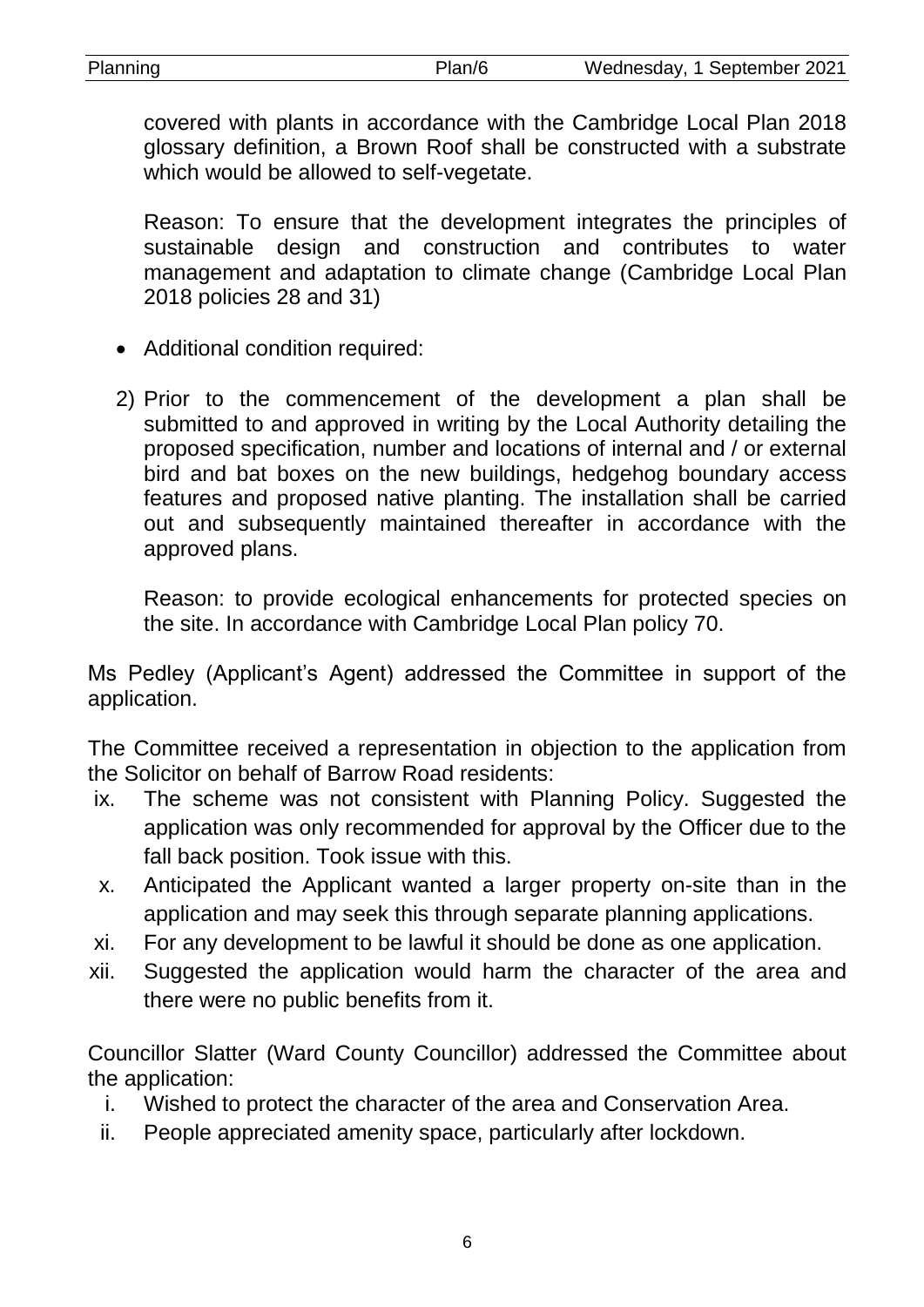7

Councillor Slatter tabled a statement setting out possible breaches of the Cambridge Local Plan and National Planning Policy Framework from Councillor Hauk:

- i. Possible breaches of policies in the National Planning Policy Framework:
	- a. NPPF 8c.
	- b. NPPF 118 (e).
	- c. NPPF 125.
	- d. NPPF 127 (b, c).
	- e. NPPF 185 (c).
- ii. Possible breaches of Cambridge Local Plan policies:
	- a. CLP 55 (c ).
	- b. CLP 56 (a, I).
	- c. CLP 57 (a).
	- d. CLP 59 (a), (b), (f), (g).
	- e. CLP 61 (a, c).
	- f. CLP 52 (a).

Councillor Slatter read out the following points on behalf of Councillor Hauk (City Ward Councillor):

- i. Having studied the documents on the planning portal and visited the site in person, did not agree Planning Officer's recommendation to approve and wished to highlight several issues that may constitute policy breaches of the National Planning Policy Framework and the Cambridge Local Plan with regard to detrimental impact on a conservation area.
- ii. The Barrow Road Conservation Area Appraisal from 2016 outlines the features and characteristics of the Barrow Road area that would be diminished by the proposed development. The appraisal states that "The road is distinguished by its low-density layout with wide green verges planted with trees behind which stand detached two-storey houses" that give a "predominant impression of greenery and openness". "The relationship between the buildings and their leafy setting is particularly important for the road's distinctive character." Key characteristics are that "architectural unity is ensured by the common scale of the houses: all were originally designed as detached two storey dwellings and have the same ridge height." Its recommendations clearly emphasise "preservation of the roofs and the common ridge height". "The open and leafy character of the road should be preserved". If there is any significance in the establishment of a "conservation" area, then the planned development must be prevented.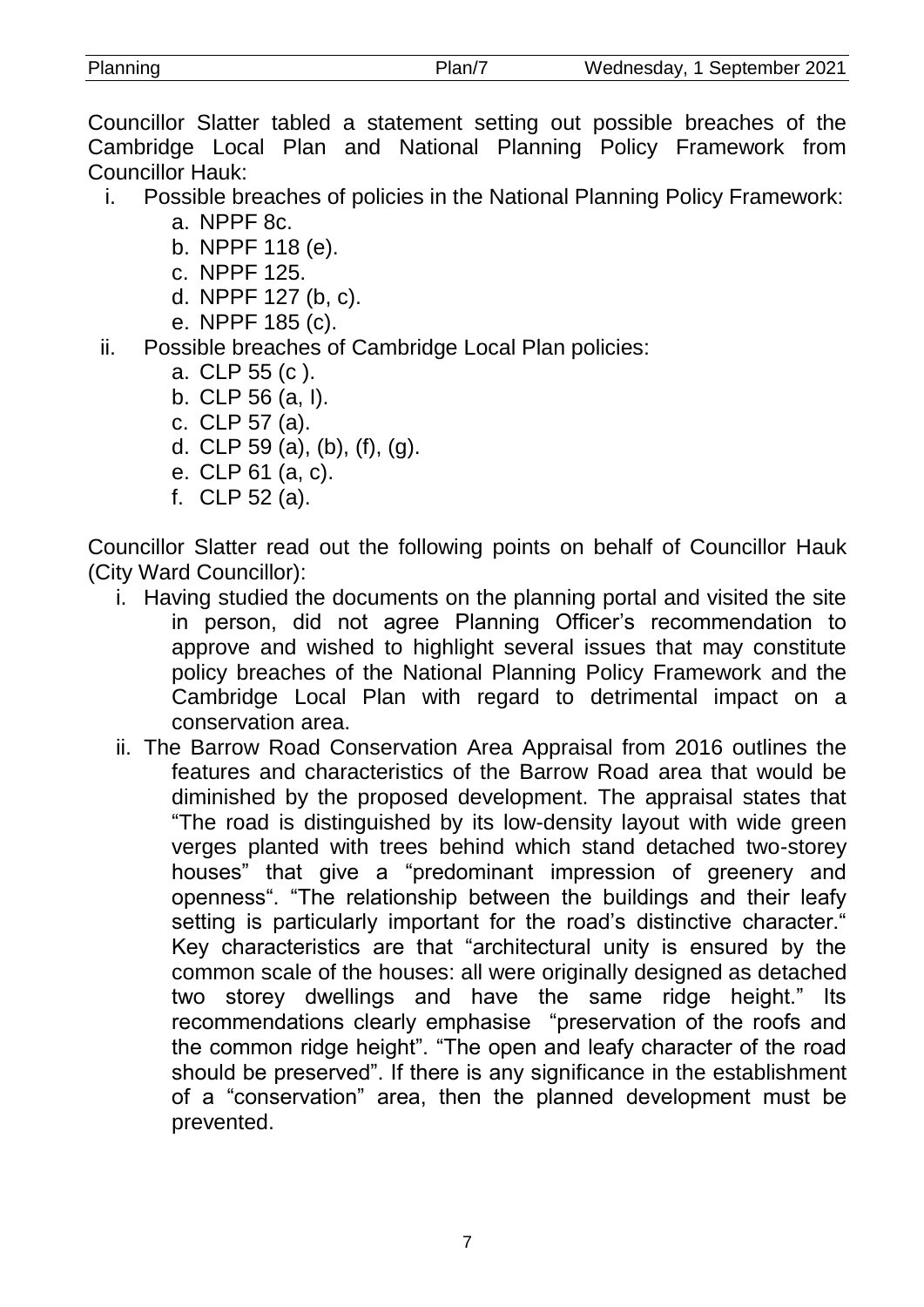- iii. The destruction and replacement of the existing building was first approved in 2015, before the Barrow Road Conservation Area was created. A new permission was granted for essentially the same development in 2017. Of course, people should be able to build houses they want to live in. However, the 2017 approval was only granted because it was for the same in principle development as the 2015 and the Council felt that its hands were tied by the precedent.
- iv. However, the previous approval was given before the Barrow Road Conservation Area was created. The new development would result in a nearly three-fold increase in floor space on a plot that has already been subdivided and would also add extensive side and rear extensions. The proposal is for a three-storey building in a conservation area characterised by two-storey buildings. 2 Barrow Road is one of two symmetrically designed gateway houses (with 1 Barrow Road) into the conservation areas from Trumpington Road, and therefore essential for the character and amenity of the whole area. The design is clearly overbearing, out of scale and out of character with houses in the conservation area.
- v. This view is supported by the Twentieth Century Society, who objected to previous plans to demolish 2 Barrow Road between 2014 and 2017 based on breaches of the NPPF 192 & 193, and CLP 61 (14/1615/FUL, 15/0225/FUL and 17/0826/FUL), and Cambridge Past Present & Future who objected based on Cambridge Local Plan 6, 58 and 61. The council's conservation team opposes the current plans based on CLP 58 and 61 and NPPF 196, as they did with the previous plans, due to extensive side and rear extensions, the overbearing ridge height of the three-storey development, and the design of the garage.

The Committee Manager read out the following points on behalf of Councillor Robertson (City Ward Councillor):

- i. The statement from the planning solicitor (name redacted) comprehensively provides the technical issues and reasons why this application should be rejected. Councillor Hauk is also providing a clear analysis of this application's conflicts with planning policy. Would not repeat the issues covered by them and trust that the committee will recognise the validity of their statements.
- ii. the council has an obligation to recognise the very significant nature of Barrow Road as a heritage asset. Even within the special environment of Cambridge, Barrow Road stands out as a unique street which must be preserved.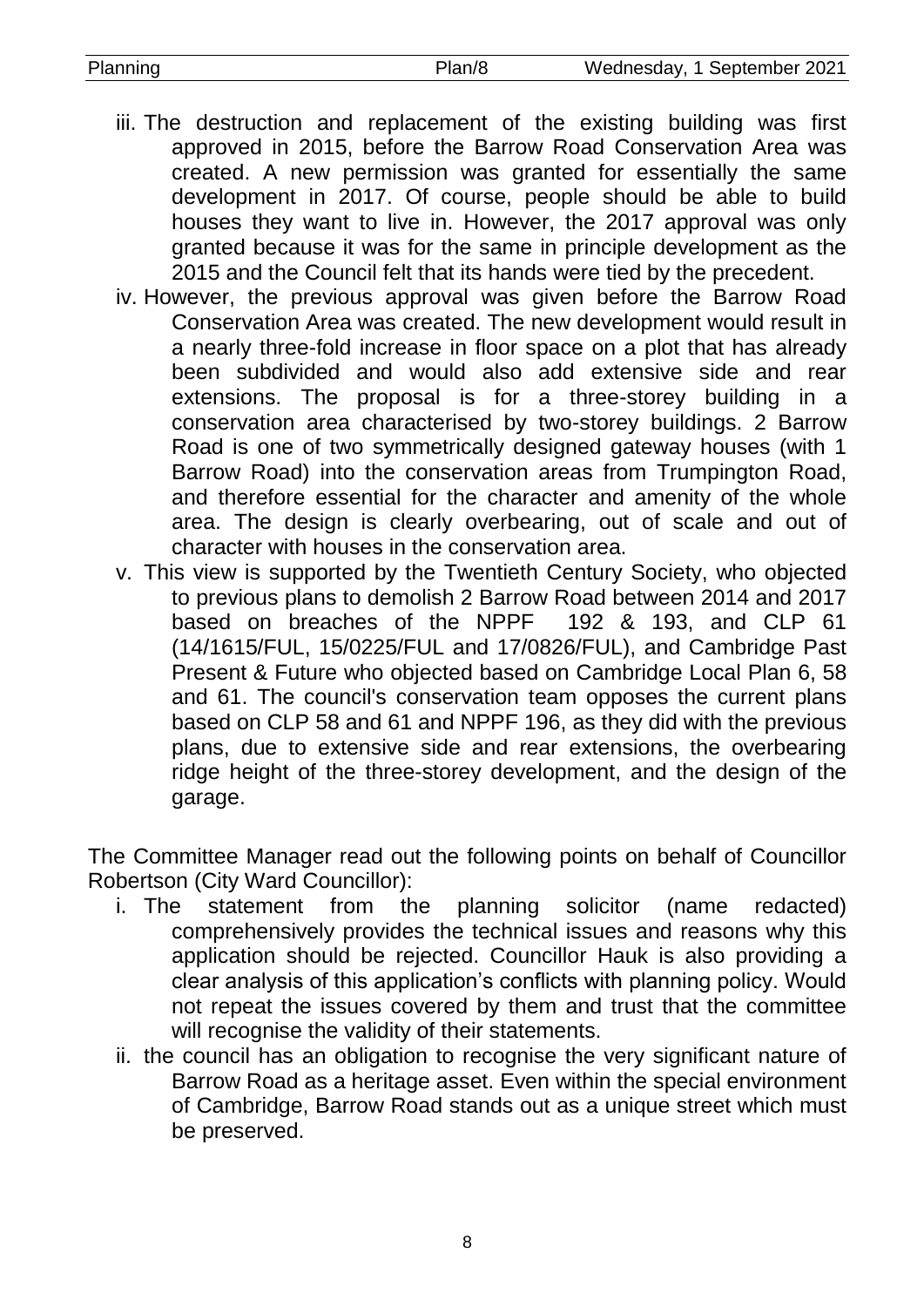| Planning | Plan/9 |
|----------|--------|
|          |        |

- iii. It is clear that the proposal is in reality to demolish and replace No. 2 Barrow Road with a much larger building which would be significantly different from No. 1 Barrow Road opposite. This would impose great harm on the symmetry of the two houses on either side of the entrance to the road which are a fundamental and key feature of this conservation area.
- iv. The credibility of the council's policies on preservation of heritage assets and use of conservation areas is at stake. Urged Committee to reject this application.

Councillor Porrer proposed an amendment to the Officer's recommendation to include provision for electric vehicle charging points.

This amendment was **carried unanimously**.

Councillor Baigent proposed an amendment to the Officer's recommendation to include air source heat pumps.

This amendment was **carried unanimously**.

Councillor Baigent proposed an amendment to the Officer's recommendation to include bike storage.

This amendment was **lost by 2 votes to 3 with 1 abstention**.

The Committee:

**Resolved (by 4 votes to 0 with 2 abstentions)** to reject the Officer recommendation to approve the application.

Reasons for refusal that were not agreed by the committee **(voted by 4 votes to 0 with 2 abstentions)** to reject

- i. Energy efficiency.
- ii. Garage in gable incongruous.

**Resolved (by 4 votes to 0 with 2 abstentions)** to refuse the application contrary to the Officer recommendation for the following reason:

The proposed development, by reason of the scale, depth, design and detailing of the extensions, would result in a form of development that fails to respond positively to the character, appearance and articulation of the existing dwelling. The resultant dwelling would fail to satisfactorily respond to its context or to preserve or enhance the character of the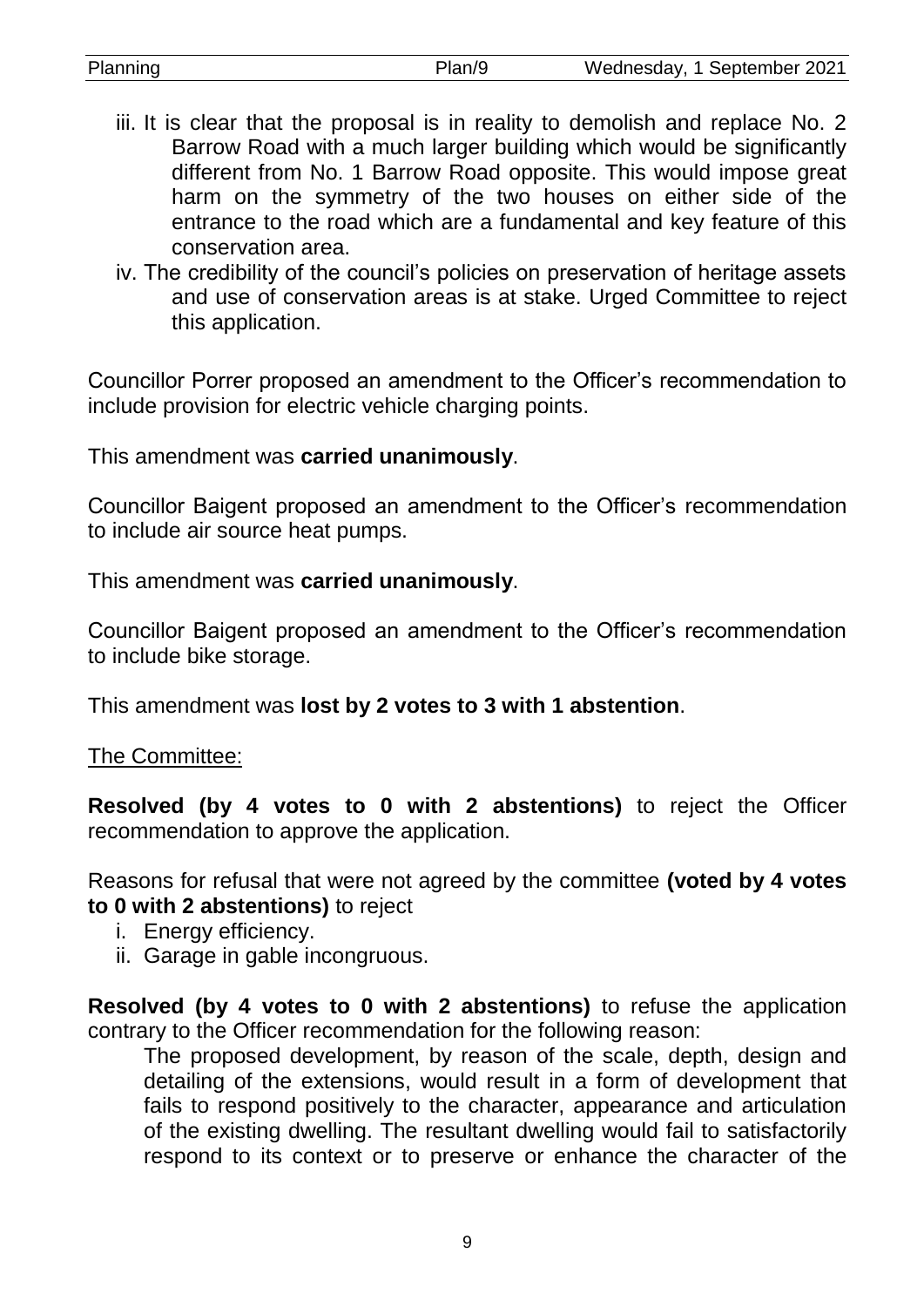Conservation Area. There are not considered to be sufficient public benefits to outweigh this harm, including the likelihood of the extant fallback scheme being developed out. Consequently the development would be contrary to Policies 55, 56, 57, 59 and 61 of the Cambridge Local Plan 2018 and to paragraph 202 of the NPPF July 2021.

## **21/98/Plan Re-Ordering Agenda**

Under paragraph 4.2.1 of the Council Procedure Rules, the Chair used his discretion to alter the order of the agenda items. However, for ease of the reader, these minutes will follow the order of the published agenda.

# **21/99/Plan 21/01107/FUL - 72 Canterbury Street - 11am**

The Committee received an application for full planning permission.

The application sought approval for first floor rear extension to create 2no 2bed apartments.

The Senior Planner updated her report by requesting delegated powers to amend Conditions 3 and 8.

This amendment was **carried unanimously**.

Councillor Porrer proposed amendments to the Officer's recommendation to include:

- i. provision for electric vehicle charging point for the second car parking space;
- ii. details for bike and bin storage;
- iii. a flat green roof on the bike shed;
- iv. the expectation the development would lead to a net gain in diversity;
- v. a party wall agreement so that people are mindful of the party wall if extensions were put in.

The amendments were **carried unanimously**.

Councillor Gawthrope Wood proposed amendments to the Officer's recommendation to include informatives requesting:

- i. not to pave over the small open space on the property;
- ii. advocating the use of sustainable forms of heating such as solar panels on the roof and air source heat pumps instead of gas.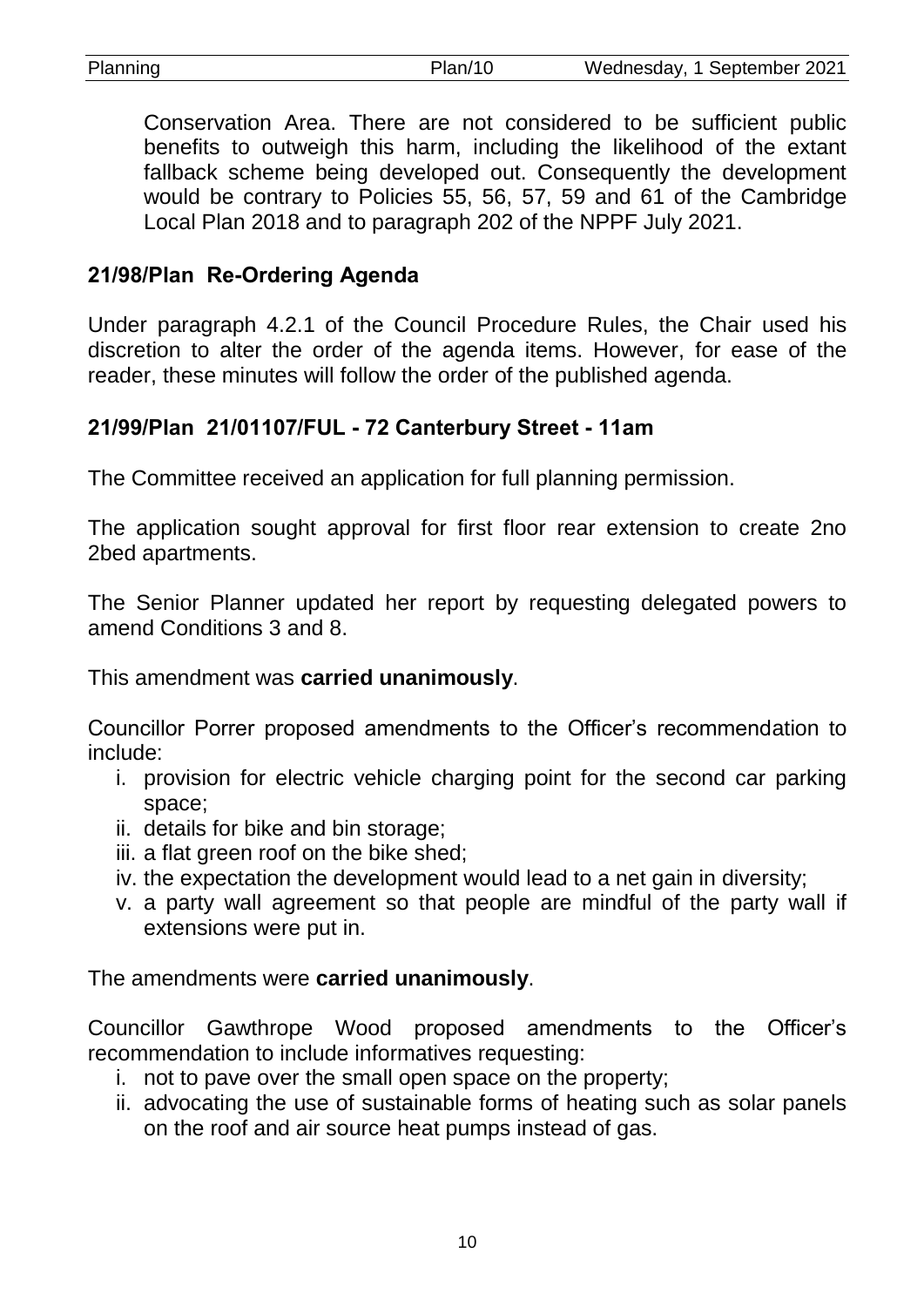| Planning | Plan/11 | Wednesday, 1 September 2021 |
|----------|---------|-----------------------------|
|          |         |                             |

The amendments were **carried unanimously**.

Councillor Thornburrow proposed an amendment to the Officer's recommendation that the Applicant should demonstrate how the boiler could be adapted away from gas to other forms of heating in the future.

This amendment was **carried unanimously**.

## The Committee:

**Unanimously resolved** to grant the application for planning permission in accordance with the Officer recommendation, for the reasons set out in the Officer's report, subject to:

- i. the planning conditions set out in the Officer's report with delegated powers to amend Conditions 3 and 8;
- ii. the following additional conditions, with delegated authority to Officers to draft the conditions in consultation with the Chair, Vice Chair and Spokes:
	- a. details for bike and bin storage;
	- b. a flat green roof on the bike shed;
	- c. the expectation the development would lead to a net gain in diversity;
	- d. Prior to the occupation of the new residential unit (ground floor flat), an Energy Statement shall be submitted to, and approved in writing by, the local planning authority. The Statement shall demonstrate that a minimum of 10% carbon emissions (to be calculated by reference to a baseline for the anticipated carbon emissions for the property as defined by Building Regulations) can be reduced through the use of on-site renewable energy and low carbon technologies. The approved scheme shall be fully installed and operational prior to the occupation of the development and thereafter maintained in accordance with the approved details.
- iii. informatives included on the planning permission in respect of:
	- a. party wall agreement so that people are mindful of the party wall if extensions were put in];
	- b. not to pave over the small open space on the property;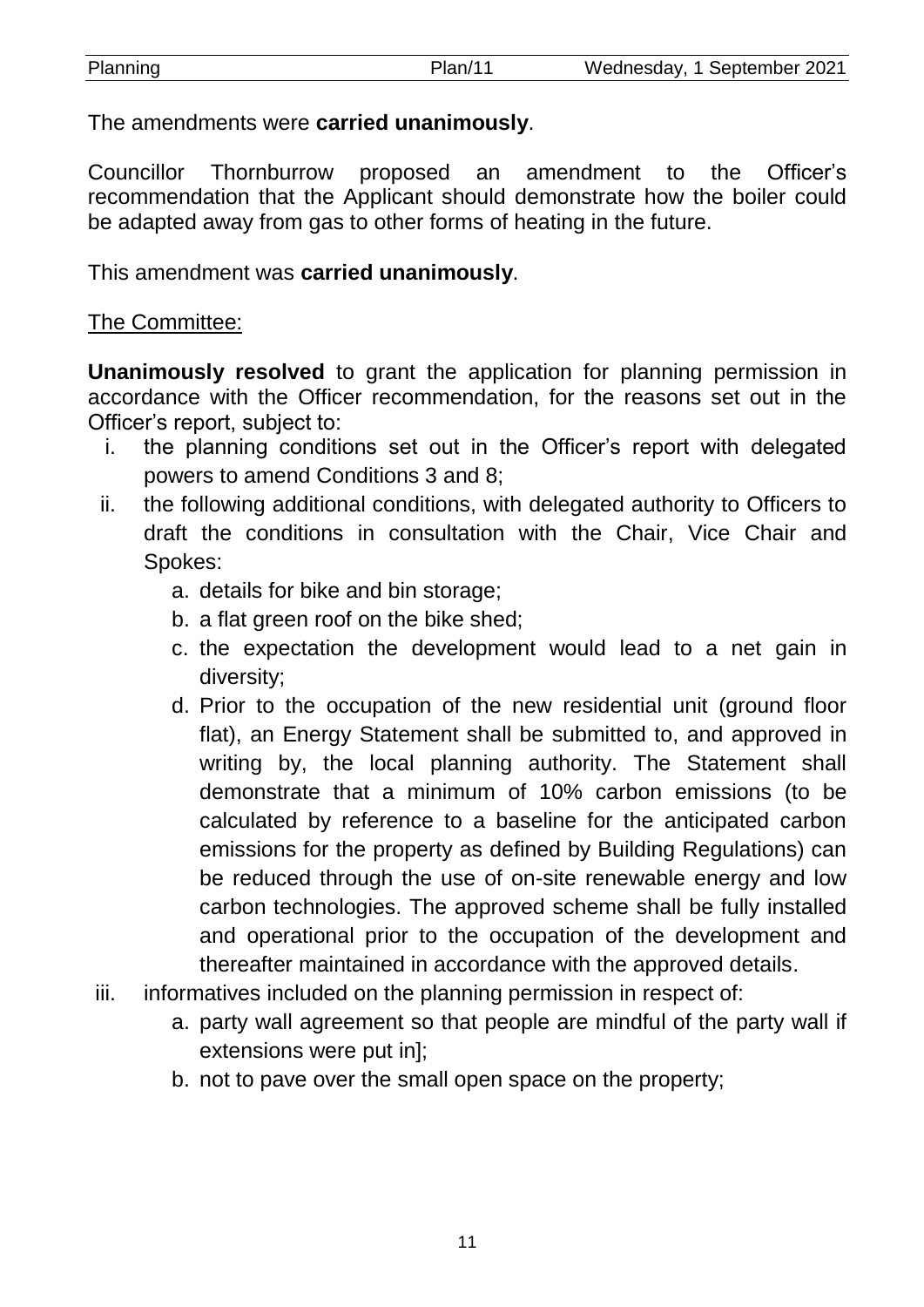- c. if any new heating system is to be installed than it is encouraged that sustainable forms of heating be explored and that gas powered boilers are not used;
- d. provision for electric vehicle charging point for the second car parking space.

#### **21/100/Plan21/01386/PRI16A - Wulfstan Way, Cambridge - 11.30am**

The Committee received an application for full planning permission.

The application sought approval for installation of 15m Phase 8 Monopole C/W wrapround Cabinet at base and associated ancillary works.

The Committee Manager read out the following points on behalf of Councillor Page-Croft (City Ward Councillor):

- i. Was not opposed to having a pole in Queen Edith for an improved internet.
- ii. After the last 18months of having council meetings on Teams and ward/party meetings on Zoom, realised the importance of having a good internet/phone service.
- iii. It has been a great tool, the council have been able to carry on meetings, getting help to those who need it. A lot more residents logged into the on-line meetings.
- iv. Councillor Page-Croft and a number of residents had a big problem with this proposal:

1. The height of the pole, which has been reduced from 18mtrs to 15 mtrs.

- 2. The position of the pole and cabinets.
- 3. Much too close to the school.
- 4. Much too close to the crossing.
- 5. A very busy road,
- 6. Lookout from coffee house.
- v. This is a very busy road. Buses passed both ways every 20 minutes, plus traffic to the schools, deliveries, and is used as a bit of a rat run to Queen Edith way and visa versa. Also pedestrians such as school children and residents from Dunstan court.
- vi. Welcomed the idea to mingle the pole in with the trees, but could not see it helping.
- vii.This is a risky place to put the pole and the cabinets, between a bus shelter and a zebra crossing.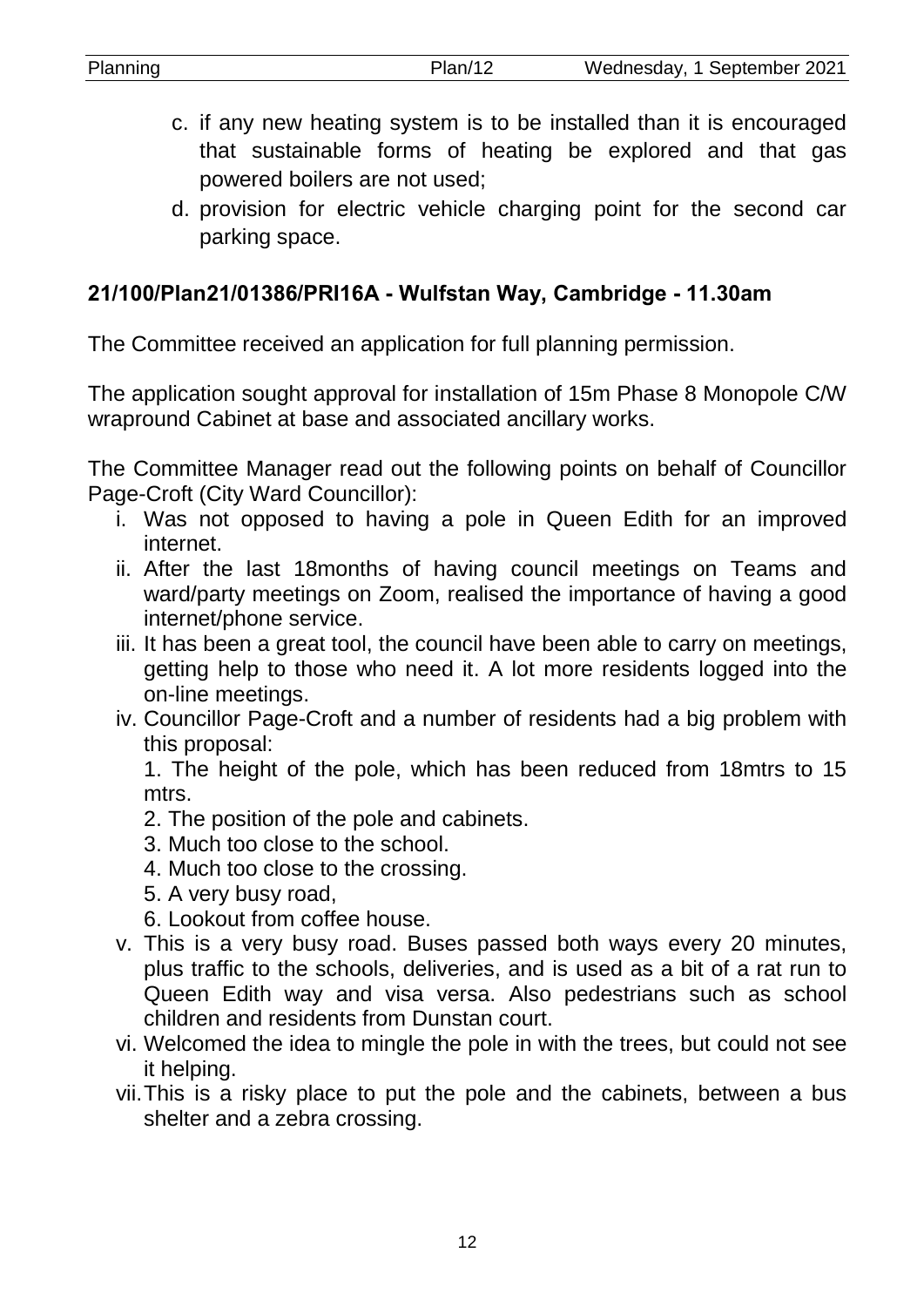| Planning | Plan/13 | Wednesday, 1 September 2021 |
|----------|---------|-----------------------------|
|          |         |                             |

- viii. There is a space just a few yards up the road, in front of the hedge, by the Queen Edith doctors car park, it is not used and there was plenty of room for all the equipment.
- ix. Requested the company came to our South Area Committee meeting on 6 September, but did not get a response.
- x. Please support the Officer recommendation to refuse.

The Committee Manager read out the following points on behalf of Councillor Davies (City Ward Councillor):

- i. Supported the Officer's recommendation is to reject this application. There is strong local opposition to the siting of a mast in this location, as is demonstrated by the number of objections received. Wished to emphasise two aspects in comments today.
- ii. Firstly, residents could well visualise the overbearing height of the proposed mast, which would intrude on what is a valued green space at the heart of our community. The resulting detrimental impact would conflict with Policy 72 of the 2018 Local Plan, which is designed to "protect and enhance" designated Neighbourhood Centres such as Wulfstan Way. It would also be an insult to the local residents, community groups and businesses have invested considerable time and money in upgrading the area over the last couple of years, to improve its ambience and function and make it a more attractive space.
- iii. Secondly, residents were very conscious of the safety hazard presented by the proposed array of cabinets on the roadside. Placed right next to a zebra crossing used daily by primary school children and by older and less mobile residents accessing the local shops, this would create an extremely dangerous blind spot, as has been highlighted in the comment by the Local Highways Authority.
- iv. Trusted that Planning Committee would support the officer's conclusions and reject this entirely inappropriate application.

#### The Committee:

**Unanimously resolved** to refuse the application for planning permission in accordance with the officer recommendation, for the reasons set out in the officer report.

# **21/101/PlanTPO 0019 (2021) - 7 Hedgerley Close**

A TPO has been served to protect a Pine tree at 7 Hedgerley Close. The decision whether or not to confirm the order is brought before Committee as objections have been received to the TPO.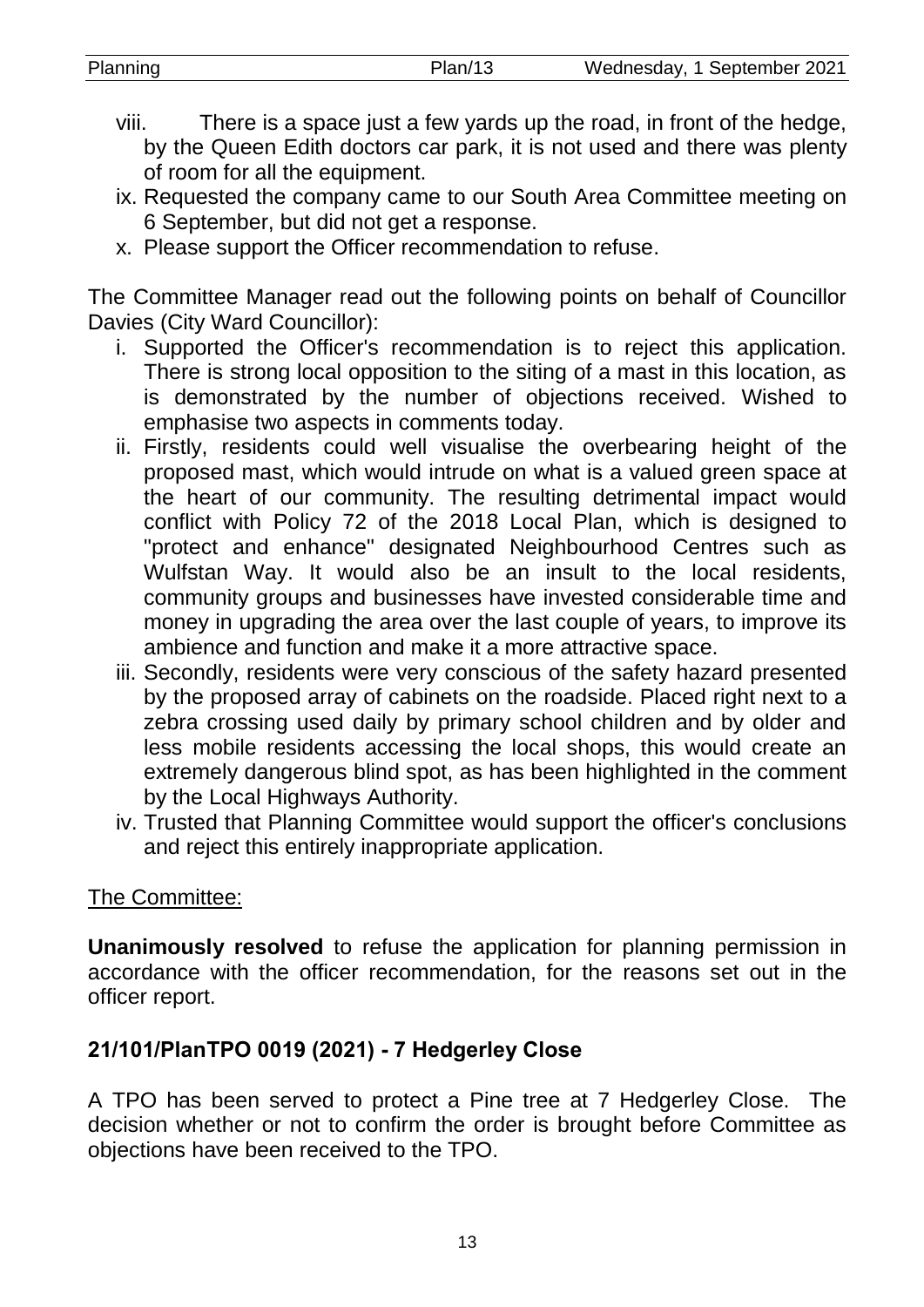The Officer recommendation was to confirm the Tree Preservation Order.

The Committee:

**Unanimously resolved** to accept the officer recommendation and confirm the TPO that was the subject of the application.

# **21/102/PlanTPO 0021 (2021) - 3 Shaftesbury Road**

A TPO has been served to protect a Walnut tree at 3 Shaftesbury Road. The decision whether or not to confirm the order is brought before Committee as objections have been received to the TPO.

The Officer recommendation was to confirm the Tree Preservation Order.

#### The Committee:

**Unanimously resolved** to accept the officer recommendation and confirm the TPO that was the subject of the application.

# **21/103/PlanTPO 0025(2021) - 33 Wadloes Road**

A TPO has been served to protect a Walnut Tree at 33 Wadloes Road. The decision whether or not to confirm the order is brought before Committee as objections have been received to the TPO.

The Officer recommendation was to confirm the Tree Preservation Order.

#### The Committee:

**Unanimously resolved** to accept the officer recommendation and confirm the TPO that was the subject of the application.

# **21/104/PlanTPO 0026 (2021) - 255 Ditton Fields**

A TPO has been served to protect a Walnut Tree at 255 Ditton Fields. The decision whether or not to confirm the order is brought before Committee as objections have been received to the TPO.

The Officer recommendation was to confirm the Tree Preservation Order.